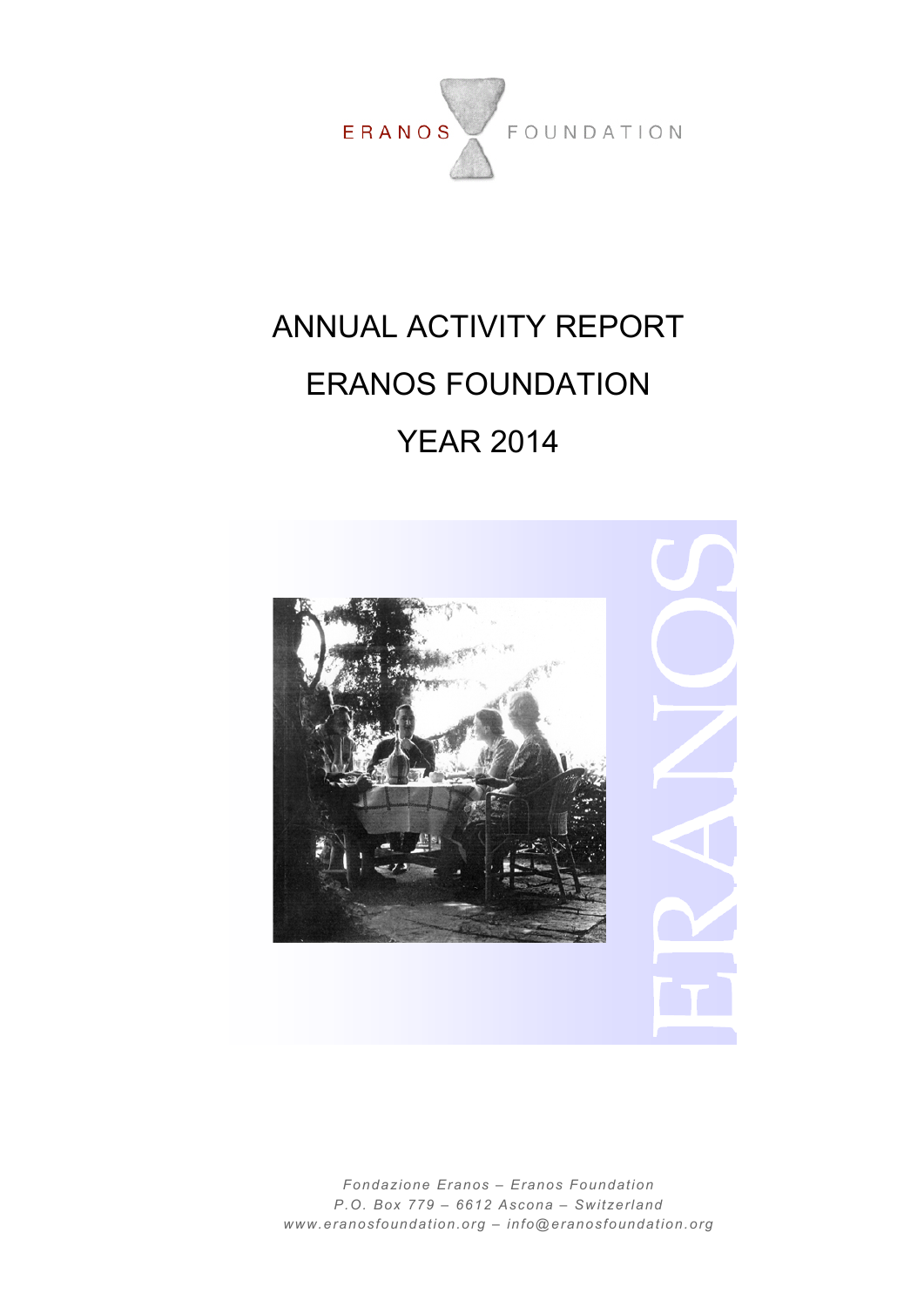## **ANNUAL ACTIVITY REPORT 2014 OF THE ERANOS FOUNDATION**

### **1. INTRODUCTION**

Throughout the year 2014, the endurance of the Foundation Board, combined with the kind attention and generosity of our financial and scientific partners, have allowed to further develop the various scientific activities and the reaching of a financial condition, which allows now to elaborate further relevant projects.

The Foundation has the big privilege to count among its faithful partners *The Fetzer Institute* of Kalamazoo (MI, USA) as well as *The Pacifica Graduate Institute* of Santa Barbara (CA, USA). We are particularly grateful to the Fetzer Institute for granting the financial support throughout the years 2013–2015. On the other hand, the Pacifica Graduate Institute has continued the scientific contacts with the Foundation and has been planning several activities to be held at Eranos in the mid-term future. Both partners contributed significantly to reinforce the network and the visibility of the Foundation and this allows us to better fulfil our mission.

Thanks to the favorable real estate loan conditions offered by *Banca della Svizzera Italiana* (BSI), the Foundation could reach an operational status with an unprecedented optimism. Each member of the Board has intensely worked according to individual potential to support the ambitious scientific program proposed by the President, Prof. Fabio Merlini, in close collaboration with the Scientific Secretary, Dr. Riccardo Bernardini. There has been some important change in the composition of the Board, with the entry of the economist, Dr. Gianni Aprile, and the substitution of Dr. Luca Pissoglio, Mayor of the City of Ascona, by the vice-mayor and banking executive, Mr. Maurizio Checchi.

We remind here below the principal tasks of the Foundation:

- a) To work towards a sustainable financial situation;
- b) To maintain and strengthen the relationship with partners and sponsors;
- c) To continue and to develop the scientific activity and the science-society dialogue according to its statutes:
- d) To look for new solutions to ameliorate the access and utilization of its own archives in the long term.

Towards the end of 2014, there have been signals for a satisfactory conclusion of the long-lasting and extenuating legal procedure concerning the preceding presidency (2005–2009). The allegations against the former and some current members of the Board have been finally declared by the public attorney as unsubstantial, consistently with the opinion firmly asserted by the Board in the past years. This is a kind of happy ending for this litigation, which has diverted precious time and energy that could have been spent in a more productive way.

Among the relevant novelties that characterized the year 2014, we outline the framework agreements signed between the Eranos Foundation and the *University of Bergamo*, and between the Eranos Foundation and the *University of Pisa* together with the *University of Florence,* for the development of scientific collaborations in the field of human and philosophical studies and the organization of a Summer School for the Ph.D. courses in Interdisciplinary Humanistic Studies (University of Bergamo) and Philosophy (Universities of Pisa and Florence).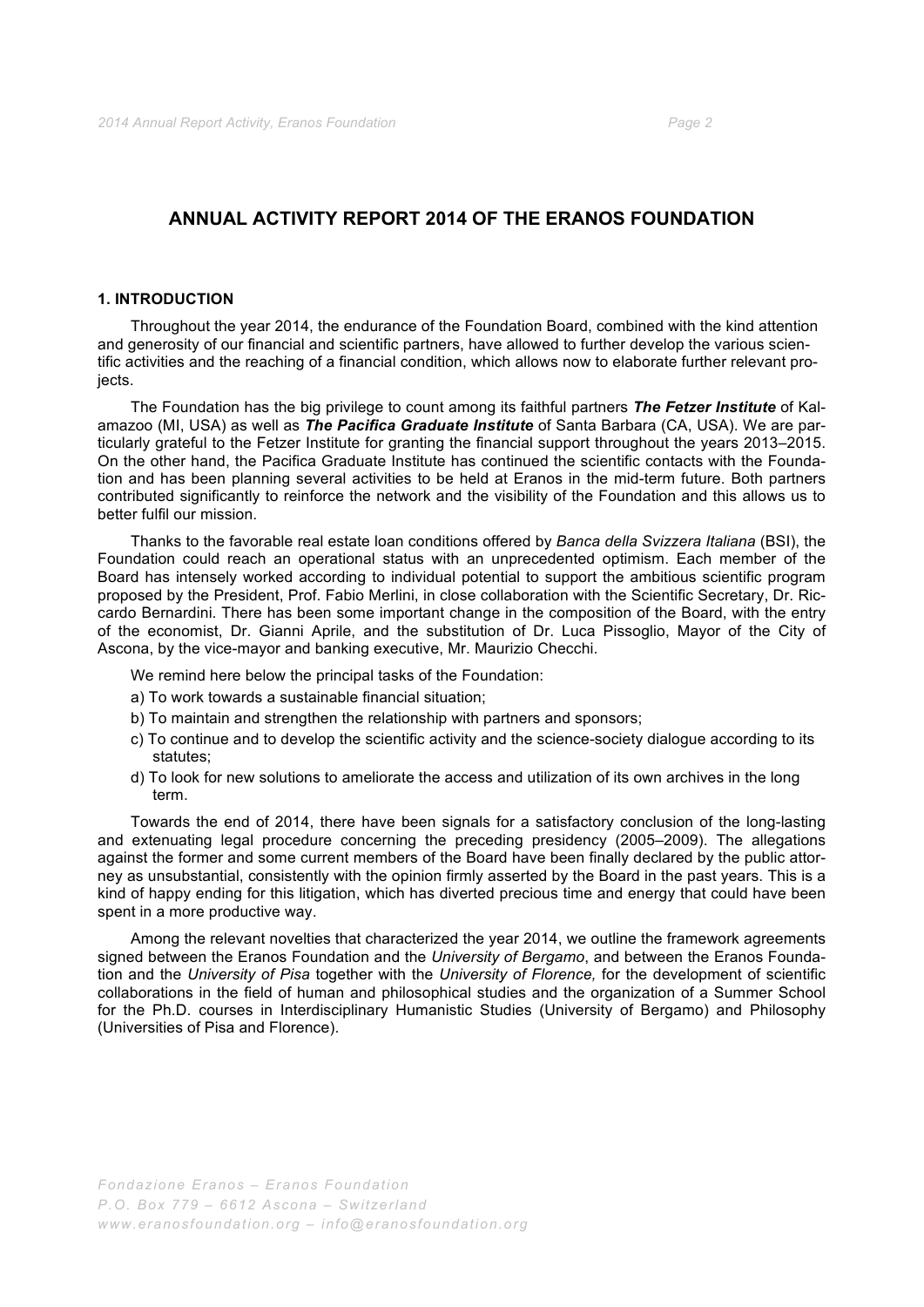## **2. EVENTS HELD BY THE FOUNDATION**

In 2014, the Foundation held the following events (sometimes, in collaboration with its scientific partners):

#### • **The 2014** *Eranos Conference***, on the topic, "Care of the World and Care of the Self" ("Cura del mondo e cura di sé" / « Souci du monde et souci de soi »)**.

The 2014 Eranos Conference, held in the same spirit that inspired the historical colloquia in Ascona since 1933, was dedicated to the topic, 'Care of the World and of the Self.' The Conference took on the issue of the care of the self as a kind of knowledge and as a style of reflection, one for which the world was not just a complex of opportunities and resources to take advantage of. In fact, there is no care of the self that also is not care of the world. The reason is that these very types of cognitive practices lead us to identify something in the world that is more than mere support for the fulfillment of our own projects. Likewise, there is no neglect of the world that also is not misunderstanding and carelessness of the self. There is a mindset that reaches out entirely to master the situations of the world. This is a mindset that neglects the pole of subjectivity and inevitably ends up losing the world as much as the subject. It may not be just an accident that the refined techniques of controlling the world that are available to us today correspond to a social and natural world that is more and more unpredictable in its behaviors and more and more out of control in relation to its potential for shaping itself up in harmony with our aspirations and wishes.

The scholars who took part in the symposium, held on September 3–6, are Prof. Françoise Bonardel (Université Paris 1 Panthéon-Sorbonne), Prof. Claudio Bonvecchio (Università degli Studi dell'Insubria), Prof. Victoria Cirlot (Universitat Pompeu Fabra, Barcelona), Prof. Adriano Fabris (Università di Pisa), Prof. Grazia Shōgen Marchianò (Fondo Scritti Elémire Zolla, Montepulciano), Prof. Bernardo Nante (Universidad del Salvador and Fundación Vocación Humana, Buenos Aires), Dr. Xavier Pavie (ESSEC Business School and Université Paris Ouest Nanterre La Défense), Prof. Elena Pulcini (Università di Firenze), Dr. Mohammed Taleb (École supérieure en Education sociale, Lausanne), Dr. Emanuele Trevi (writer, Rome), Prof. Amelia Valtolina (Università degli Studi di Bergamo), and Dr. Riccardo Bernardini (Eranos Foundation).

#### • **The 2014** *Eranos-Jung Lectures***, on the topic 'Soul in the Age of Neuroscience | 2. Natural Science Perspective.'**

Building on the success of the 2013 edition, entitled, 'Soul in the Age of Neuroscience | 1. Human Science Perspective,' the 2014 Eranos-Jung Lectures were dedicated to the topic, 'Soul in the Age of Neuroscience | 2. Natural Science Perspective.' The lectures marked out a thematic process to investigate the destiny of a notion, the notion of 'soul,' one which, in the face of present-day types of reductionism, keeps on accompanying us in our dialogues with ourselves and in our relationships with others. All in all, conference aimed to investigate what was left of the 'soul' at the moment when this concept stopped being a term of the scientific lexicon because it had come out of a different cognitive orientation. Yet, this term has not stopped being a reality that is very tangible in our perceptions of ourselves, especially when joy and sorrow as well as, for some, salvation and damnation, are at stake.

Thus, at the Monte Verità Conference Center in 2013, many illustrious scholars illustrated the points of view of the human sciences on the 'soul.' In 2014, an equal number of neuro-scientists, physicists, and philosophers of science spoke on the points of view of the natural sciences on the 'soul.' Those scholars include Prof. Giuseppe O. Longo (Università degli Studi di Trieste, February 7), Prof. Aldo Fasolo (Università degli Studi di Torino, March 14), Prof. Massimo De Carolis (Università degli Studi di Salerno, March 16), Prof. Giovanni Berlucchi (Università degli Studi di Verona, June 6), Prof. Salvatore Maria Aglioti ('Sapienza' – Università di Roma, October 24), Prof. Ferruccio Vigna (Associazione per la Ricerca in Psicologia Analitica and International Association for Analytical Psychology, Turin, November 14), and Prof. Silvano Tagliagambe (Università degli Studi di Sassari, December 12).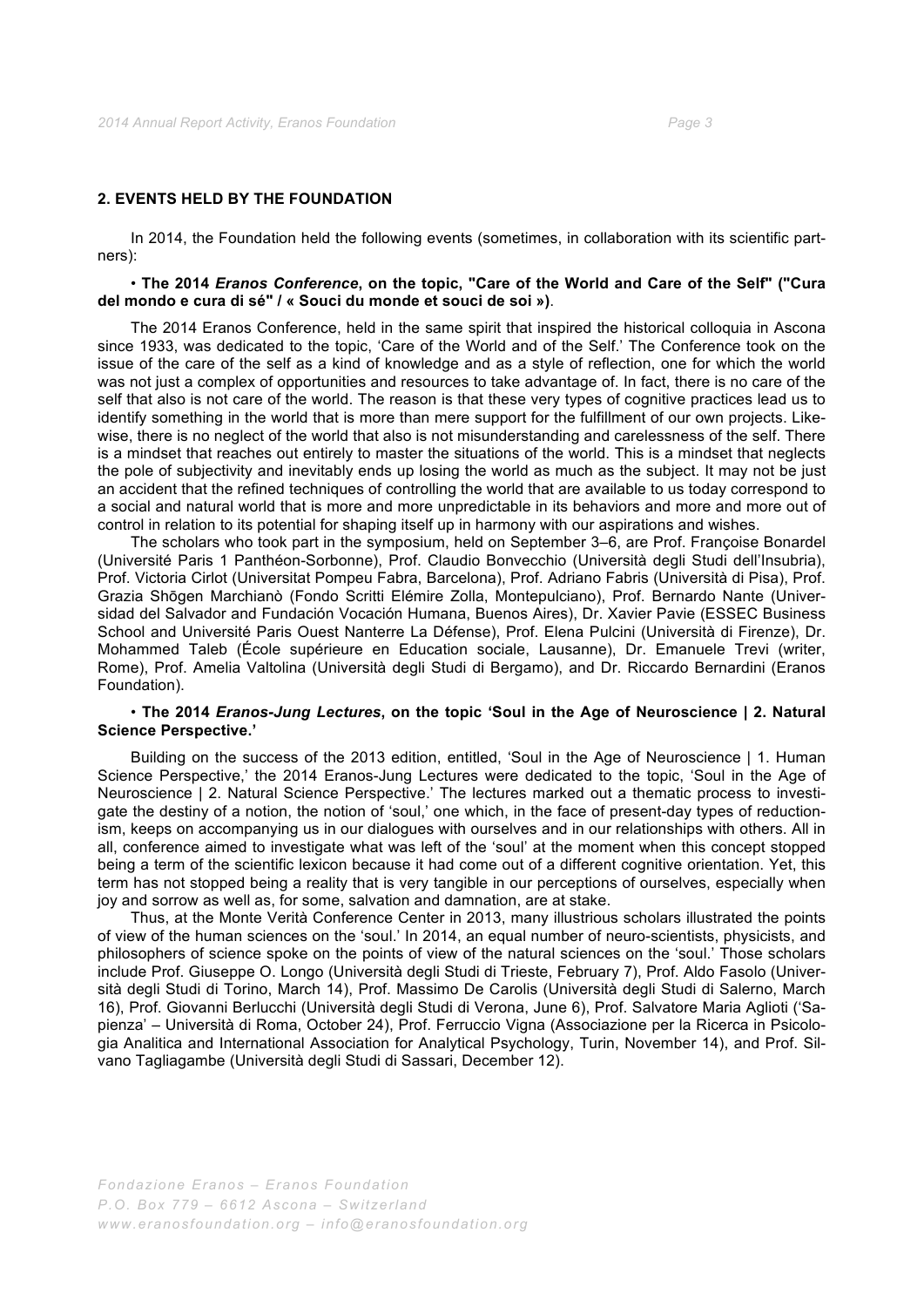## **• The 2014** *Eranos School* **seminars.**

Also in 2014, the Foundation promoted the Eranos School, a series of residential seminars where a limited number of attendees have the chance to exchange views on psychological or philosophical issues and where the participants' experiences make up the central focus. The Eranos School activities have been particularly intense and lively in these years. The workshops, mainly held at Casa Eranos, in Ascona-Moscia, were the following ones:

- Presentation of the book *Realismo positivo, Saggi di Eranos 1* (Turin: Rosenberg&Sellier, 2013), by Prof. Maurizio Ferraris and Prof. Fabio Merlini (Monte Verità, February 20);
- 'Introduzione alla vocazione umana,' by Prof. Bernardo Nante and Dr. Riccardo Bernardini, in collaboration with Fundación Vocación Humana (Buenos Aires) (Casa Eranos, February 22–23);
- 'Semi di ecologia umana nel pensiero olistico di Elémire Zolla,' held at the Abbazia di Spineto in Sarteano (Tuscany, Italy), by Prof. Grazia Marchianò, Prof. Fabio Merlini, Prof. Bernardo Nante, Dr. Riccardo Bernardini, et al., in collaboration with Abbazia di Spineto Incontri e Studi (Sarteano), Fondo Scritti Elémire Zolla (Montepulciano), and Fundación Vocación Humana (Buenos Aires) (Spineto Abbey, February 28–March 1);
- 'Parlare di utopia nel XXI secolo,' by Dr. Luigi Zoja (Casa Eranos, April 12);
- 'Tentazioni totalitarie e aspettative di rinnovamento. Il caso di C.G. Jung e di M. Eliade,' by Dr. Giovanni Sorge (Casa Eranos, April 26);
- 'I luoghi e l'atmosfera della cura,' by Prof. Roberto Malacrida, Prof. Graziano Martignoni, Prof. Fabio Merlini, Dr. Guenda Bernegger, Dr. Riccardo Bernardini, Prof. Brenno Boccadoro, Prof. Gian Piero Quaglino, and Prof. Amelia Valtolina, in collaboration with the Osservatorio per le Medical Humanities of the Scuola Universitaria Professionale della Svizzera Italiana (Manno) and the Istituto di Ricerca Interdisciplinare in Etica Clinica e in Medical Humanities of the Fondazione Sasso Corbaro (Bellinzona) (Casa Eranos, May 22–23);
- 'In analisi con Jung: i diari di Emma Hélène von Pelet-Narbonne,' by Dr. Riccardo Bernardini (Casa Eranos, November 22).

## **In addition to the congressional activities, we mention these further editorial projects:**

**• The publication of the 71st** *Eranos Yearbook***, entitled,** *Beyond Masters – Spaces without Thresholds / Dopo i maestri: spazi senza soglie – Proceedings of the 2012 Eranos Conference and Eranos-Jung Lectures, Eranos & Monte Verità, Ascona, Switzerland / Atti del Convegno di Eranos e delle Eranos-Jung Lectures del 2012, Eranos e Monte Verità, Ascona, Svizzera***, Eranos Yearbook / Annale di Eranos 71 / 2012, Eds. F. Merlini and R. Bernardini. Einsiedeln / Ascona: Daimon Verlag / Eranos Foundation, 2014 (412 pp.; ISBN 978-3-85630-754-7)**. The book collects the presentations held at the 2012 Eranos Conference, on the topic 'On the Threshold: Disorientation and New Forms of Space,' and at the 2012 Eranos-Jung Lectures, on the topic 'The Disappearance of the Masters?'

• **The preparation of the 72nd** *Eranos Yearbook***, entitled,** *Soul between Enchantment and Disenchantment / L'anima tra incanto e disincanto – Proceedings of the 2013 and 2014 Eranos Conferences and Eranos-Jung Lectures, Eranos & Monte Verità, Ascona, Switzerland / Atti dei Convegni di Eranos delle Eranos-Jung Lectures del 2013 e 2014, Eranos e Monte, Ascona, Svizzera. Eranos Yearbook / Annale 72 / 2013–2014***, Eds. F. Merlini and R. Bernardini. Ascona / Einsiedeln: Eranos Foundation / Daimon (in preparation for publication)**. The book collects the presentations held at the 2013 and 2014 Eranos Conferences, as well as the 2013–2014 Eranos-Jung Lectures.

**• The publication of Carl Gustav Jung,** *I miti solari e Opicino de Canistris. Appunti del Seminario tenuto a Eranos nel 1943***, Eds. R. Bernardini, G. P. Quaglino, and A. Romano. Prefaces by Thomas Fisher (Foundation of the Works of C. G. Jung) and Fabio Merlini (Eranos Foundation). With a Contribution by Nomi Kluger-Nash. Bergamo: Moretti&Vitali, 2014.** Carl Gustav Jung held an 'extemporary' seminar on *The Solar Myths and Opicinus de Canistris* at the 1943 Eranos Conference on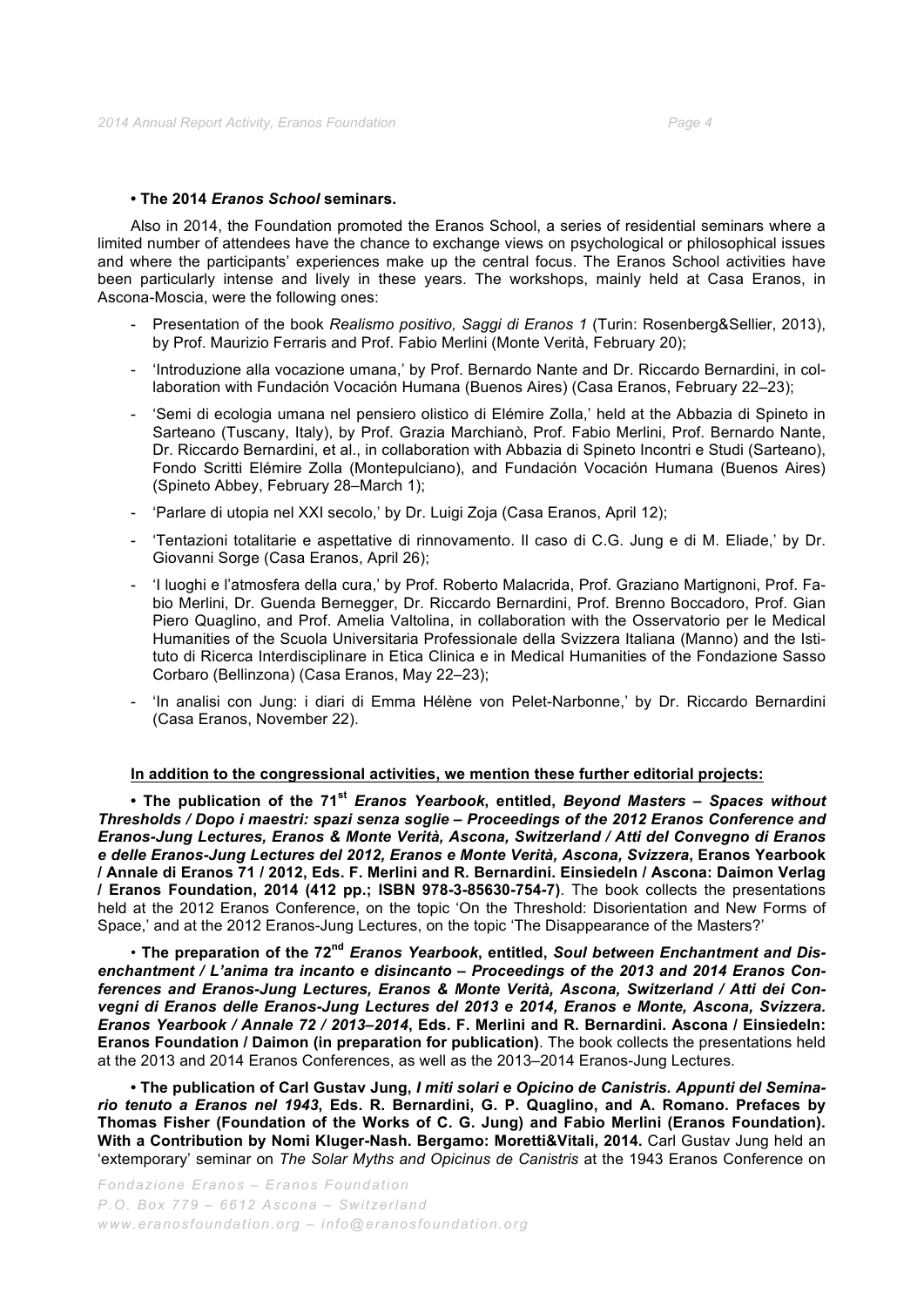'The Religions of the Sun in the Mediterranean.' In a complete version for the first time, this book presents everything that could be found about Jung's 1943 Eranos seminar, based on meticulous documentary research in the archives and correspondence. The notes taken by two of his students, Alwine von Keller and Rivkah Schärf Kluger, were found at the archives of the Eranos Foundation in Ascona and of the Swiss Federal Institute of Technology (ETH) in Zurich. The outline that Jung himself prepared for his seminar was only recently found in the family archives too. The book include Prefaces by Thomas Fischer, on behalf of the Foundation of the Works of C. G. Jung, and by Fabio Merlini, on behalf of the Eranos Foundation, as well as a contribution by Nomi Kluger-Nash, Rivkah Schärf Kluger's step-daughter.

The above-quoted events attracted both a local and an international public, which was very involved and motivated. More than 1'200 participants attended the Conference and the Eranos-Jung Lectures. A lot of new contacts—participants and supporters—were also added to our mailing list.

#### **3. EVENTS HOSTED BY THE FOUNDATION**

The Eranos location in Moscia has since ever been a privileged place and context for meetings, events, and highly specialized and internationally reputed seminars.

Besides individual guests from various parts of the world, many groups and institutions have held their seminars and meetings at Eranos, and sojourned in the various historical rooms at Ascona-Moscia. The following table (Table 1) summarizes the most relevant guest events, which preciously added up to the events organized by the Foundation.

During 2014, more than 1'100 persons have been visiting the Eranos property in Moscia and 600 thereof have spent a night, partly for free (98) as special guests of the Foundation. The main apartment of Casa Gabriella has been utilized for about 70 days by an average of 1.95 people/day. The Conference Room (CR in Table 1) has been utilized for more than 30 whole days.

#### **Table 1:**

#### **Selection of events organized by thirds and hosted at the Eranos location in Moscia during 2014**

| Period          | Event                                                                                       | Rooms utilisation   |
|-----------------|---------------------------------------------------------------------------------------------|---------------------|
| May 30-June 06  | Dr. W. Scategni (workshop): Writers' Retreat                                                | All bedrooms and CR |
| June 13-15      | Dr. R. Hinshaw: Fall-Kolloquium                                                             | All bedrooms and CR |
| Juy 01-03       | Swiss Federal Institute for Vocational Education and<br>Training (SFIVET): Internal meeting | All bedrooms and CR |
| July 07-12      | E. Haas and D. Kaetz: Traumarbeit                                                           | All bedrooms and CR |
| September 18-21 | Chinesische<br>Medizin<br>Licht<br>Herbstkongress<br>и.<br>Schatten                         | All bedrooms and CR |
| October 10–12   | Dr. W. Scategni (workshop)                                                                  | All bedrooms and CR |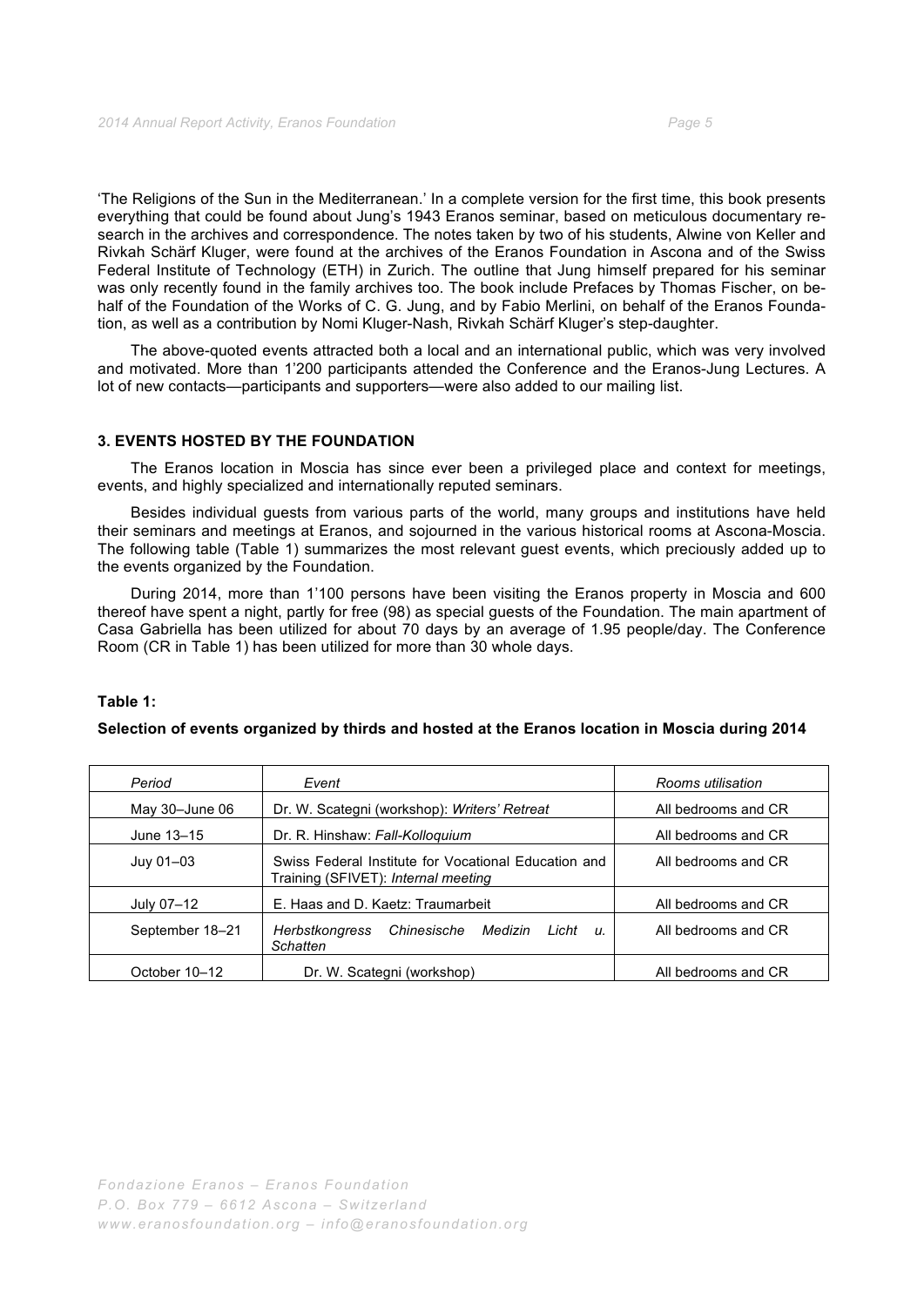#### **4. MEDIA VISIBILITY OF THE FOUNDATION**

The activities of the Foundation were marked also in 2014 by a substantial success of public. The events at the Monte Verità (principally the Eranos-Jung Lectures) have seen an overall audience between 950 and 1'000 people. The activities in Moscia have hosted hundreds of persons (see chapter 3 above). All these activities have been reported by local and national as well as international media.

By the end of 2014, the website, www.eranosfoundation.org, which has been constantly updated since its re-launch in August 2010, had reached 85'000 visitors. If we consider the highly specialized audience and the non-commercial character of the Eranos web contents, these numbers witness an intense and faithful interest. The scores indicate an average of 400-500 visits per week, with an average time of 2–3 minutes per visit; this suggests that the web followers are not just hit-and-run but make a fully conscious use of the pages contents.

Since the last four years, the site is prominently positioned in the web search engines, and this conforms its popularity. As it was the case in 2013, the geographical distribution of the web followers sees in top position the US and Italy, followed in the order by Switzerland, France, Germany, and United Kingdom. The list also includes a significant number of followers from Asia and Australia.

#### **5. INFORMATION ABOUT THE 2015 PROGRAM**

In 2015, the Foundation is going to hold the following events (sometimes, in collaboration with its scientific partners):

• **The organization of the 2015** *Eranos Conference***, on the topic, 'The Roots of Evil. Figures and Issues from the Abysses of Human Condition' ("Le origini del Male. Figure e questioni dagli abissi della condizione umana"** / «**Les origines du mal. Figures et questions devant les abîmes de la condition humaine**»**).** The 2015 Eranos Conference will be dedicated to the topic, 'The Roots of Evil. Figures and Issues from the Abysses of Human Condition.' The title came up from the awareness that Evil, in its historical forms, represents the tragic and unavoidable dimension of human condition. It timely recurs, always and everywhere, and it acquires different guises each time. Sometimes it shows itself with the same aspect. Nonetheless, it is always pitiless and unmoved to the reasons of existence and to its dynamism. Its irruption destroys the many spheres of individual and social life, forcing them to re-think about themselves in terms of values and purposes. It incites us to attack and to protect. Its standing out can be evident or, rather, hidden under false pretenses. In any case, it is devastating in its immediate or deferred effects. But what are the roots of evil? What are the main forms of its recurrence? Does it have an independent reality by its own or, rather, is it a mere effect of our longing for power, of our unquenchable desire of possession, or of the unavoidable imperfection of human condition? The symposium will last four days. The presentations will be held, on September 9–11, at Eranos in Ascona-Moscia, whilst, on September 12, at the Monte Verità Congress Centre in Ascona.

Among the renown scholars who will take part at the Conference and discuss about a so crucial matter, we mention: Prof. Françoise Bonardel (Université Paris-1 Pantheon-Sorbonne); Prof. Roberto Cazzola (Adelphi Publisher, Milan); Prof. Franco Ferrari (University of Salerno); Prof. Giovanni Filoramo (University of Turin); Prof. David L. Miller (Syracuse University, New York); Prof. Stefano Poggi (University of Florence); Prof. Augusto Romano (International Association for Analytical Psychology / Associazione per la Ricerca in Psicologia Analitica, Turin).

• **The organization of the 2015** *Eranos-Jung Lectures***, on the topic, 'The Feelings of Absence: Abandonment, Loneliness, and Nostalgia.'** The 2015 Eranos-Jung Lectures will be dedicated to the topic, 'The Feelings of Absence: Abandonment, Loneliness, and Nostalgia.' The invited scholars who will deal with such relevant issues of individuals' inner life include Prof. Fausto Petrella (University of Pavia / International Psychoanalytic Association / Società Psicoanalitica Italiana, February 13); Prof. Antonio Prete (University of Siena, March 13); Prof. Massimo De Carolis (University of Salerno, May 29); Prof. Roberto Cazzola (Adelphi Publisher, Milan, June 12); Prof. Gianfranco Bonola (University of Roma Tre, October 16); Dr. Marco Mazzeo (University of Calabria, November 20); and Prof. Fabio Merlini (Swiss Federal Institute for Vocational Education and Training (SFIVET) / Eranos Foundation, December 11).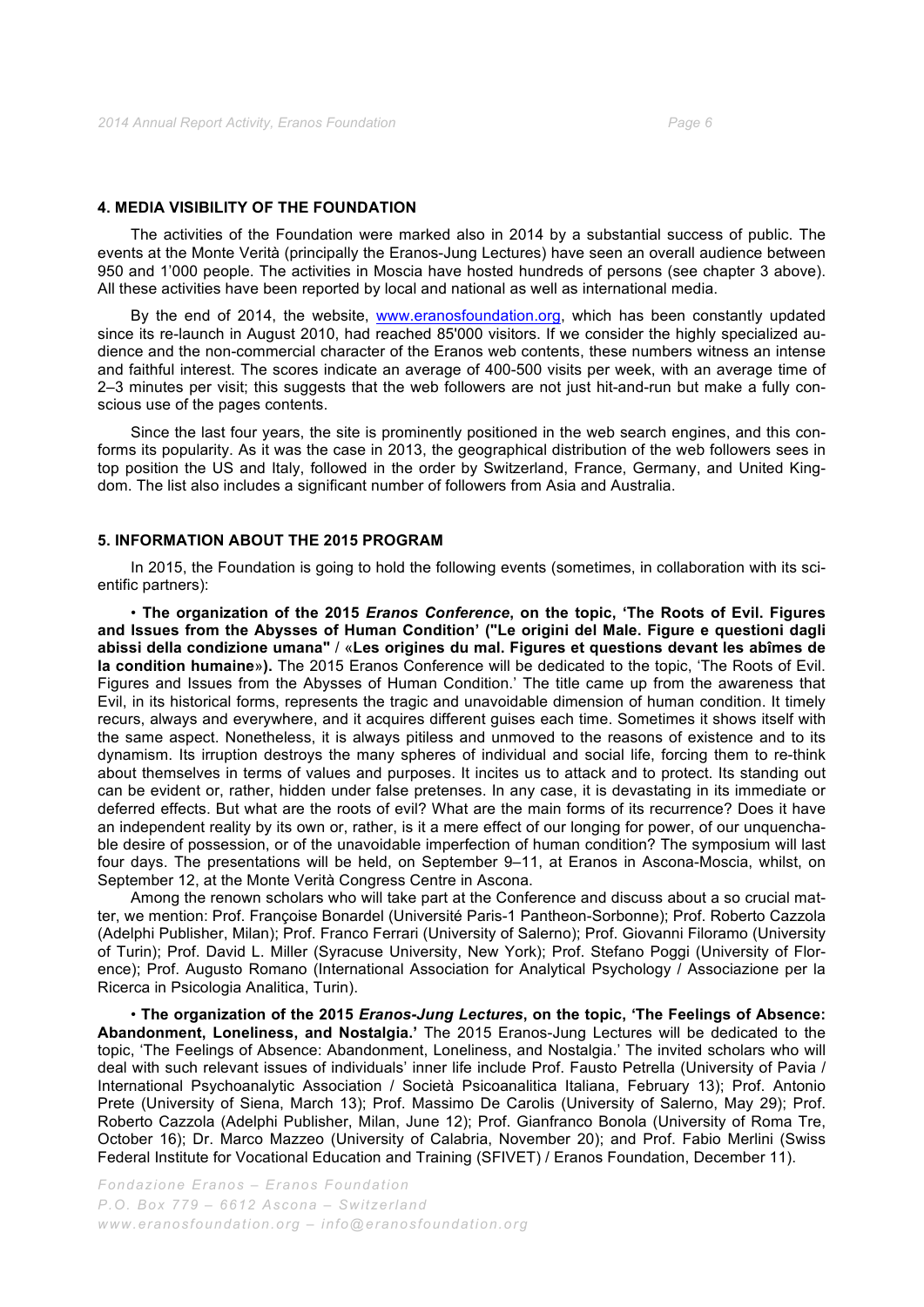**• The organization of the 2015** *Eranos School* **seminars.** The workshops, to be held at Eranos in Ascona-Moscia or at the Monte Verità Congress Center, will be the following ones:

- 'Mito, donna e diritto in Johann Jakob Bachofen (1815-1887) a duecento anni dalla nascita,' by Dr. Pietro Conte (University of Milan) and Dr. Roy Garré (Tribunale Penale Federale, Bellinzona) (Monte Verità, January 10);
- 'Il farmaco della meraviglia: come stupirsi da adulti applicando la buona filosofia alla vita quotidiana. Riflessioni in margine a Lo stupore infantile di Elémire Zolla (Marsilio, Venezia 2014),' by Prof. Grazia Marchianò (Fondo Scritti Elémire Zolla, Montepulciano) (Casa Eranos, February 7);
- 'L'ombra della filosofia: pensiero, politica e antisemitismo nei Quaderni neri di Martin Heidegger,' by Prof. Peter Trawny (Bergische Universität Wuppertal), Prof. Costantino Esposito (University of Bari 'Aldo Moro'), and Prof. Adriano Fabris (University of Pisa) (Monte Verità, February 28);
- 'Coltivare il giardino interiore,' by Prof. Gian Piero Quaglino (Vivenzia) (Casa Eranos, May 9);
- 'Filosofia della cultura per la crisi.' Summer School for the Ph.D. courses in Interdisciplinary Humanistic Studies (University of Bergamo) and Philosophy (Universities of Pisa and Florence), by Prof. Adriano Fabris (University of Pisa), Prof. Stefano Poggi (University of Florence), Prof. Elena Pulcini (University of Florence), Prof. Amelia Valtolina (University of Bergamo), *et al.* (Casa Eranos, June 18–19);
- 'Un mondo in comune. La risposta convivialista alla perdita del legame sociale,' by Prof. Geneviève Azam (Université de Toulouse II – Le Mirail), Prof. Alain Caillé (Université Paris Ouest Nanterre La Défense) e Prof. Elena Pulcini (University of Florence) (Casa Eranos, June 20).

#### **In addition to the congressional activities, we mention these forthcoming editorial projects:**

• **The publication of the 72nd** *Eranos Yearbook***, entitled,** *Soul between Enchantment and Disenchantment / L'anima tra incanto e disincanto – Proceedings of the 2013 and 2014 Eranos Conferences and Eranos-Jung Lectures, Eranos & Monte Verità, Ascona, Switzerland / Atti dei Convegni di Eranos delle Eranos-Jung Lectures del 2013 e 2014, Eranos e Monte, Ascona, Svizzera. Eranos Yearbook / Annale 72 / 2013–2014***, Eds. F. Merlini and R. Bernardini. Ascona / Einsiedeln: Eranos Foundation / Daimon (in preparation for publication)**. The book will collect the presentations held at the 2013 and 2014 Eranos Conferences, as well as at the 2013–2014 Eranos-Jung Lectures.

• **The publication of the 2nd issue of the** *Saggi di Eranos* **series: Pietro Barcellona,** *L'anima smarrita. La questione antropologica oggi* **(Turin: Rosenberg & Sellier, 2015).** Published in Italian language, the editorial series gathers, in form of monographic books, the contributions presented at the Eranos Conferences or at the Eranos-Jung Lectures, but also other papers that, for their originality and scientific value, are close to the Eranos work. The second volume presents the enlarged and revised edition of Prof. Barcellona's essay, presented ad the 2012 Eranos-Jung Lectures. The book is also intended to remember with gratitude and affection Prof. Barcellona, who passed away in 2013.

• **The publication of the 92nd issue of** *Spring: A Journal of Archetype and Culture***, entitled, 'Eranos (Ascona, Switzerland)—Its Magical Past and Alluring Future: The Spirit of a Wondrous Place.'** The oldest journal of Analytical and Archetypal Psychology, *Spring: A Journal of Archetype and Culture*, was established in 1941 by Mary Esther Harding, Eleonor Bertine, and Kristine Mann, three influential women who travelled frequently to Zurich to study with Carl G. Jung, became Jungian analysts themselves, and created the C. G. Jung Institute of New York. Later, James Hillman became the editor of *Spring*, when he was the Director of Studies at the C.G. Jung-Institut in Zurich and during this time lectured often at Eranos. For the last ten years, *Spring* has been edited by Nancy Cater, J.D., Ph.D., who has expanded the focus of Spring from Hillman's archetypal psychology to include voices from different schools of Jungian psychology as well as scholars from other disciplines. *Spring* has had a longingstanding connection with Eranos, and has published through the decades articles by many of the key figures who presented at the Eranos Conferences, including works by C. G. Jung, Karl Kerényi, Mircea Eliade, Heinrich Zimmer, Erich Neumann, Henry Corbin, Adolf Portmann, Gilbert Durand, James Hillman,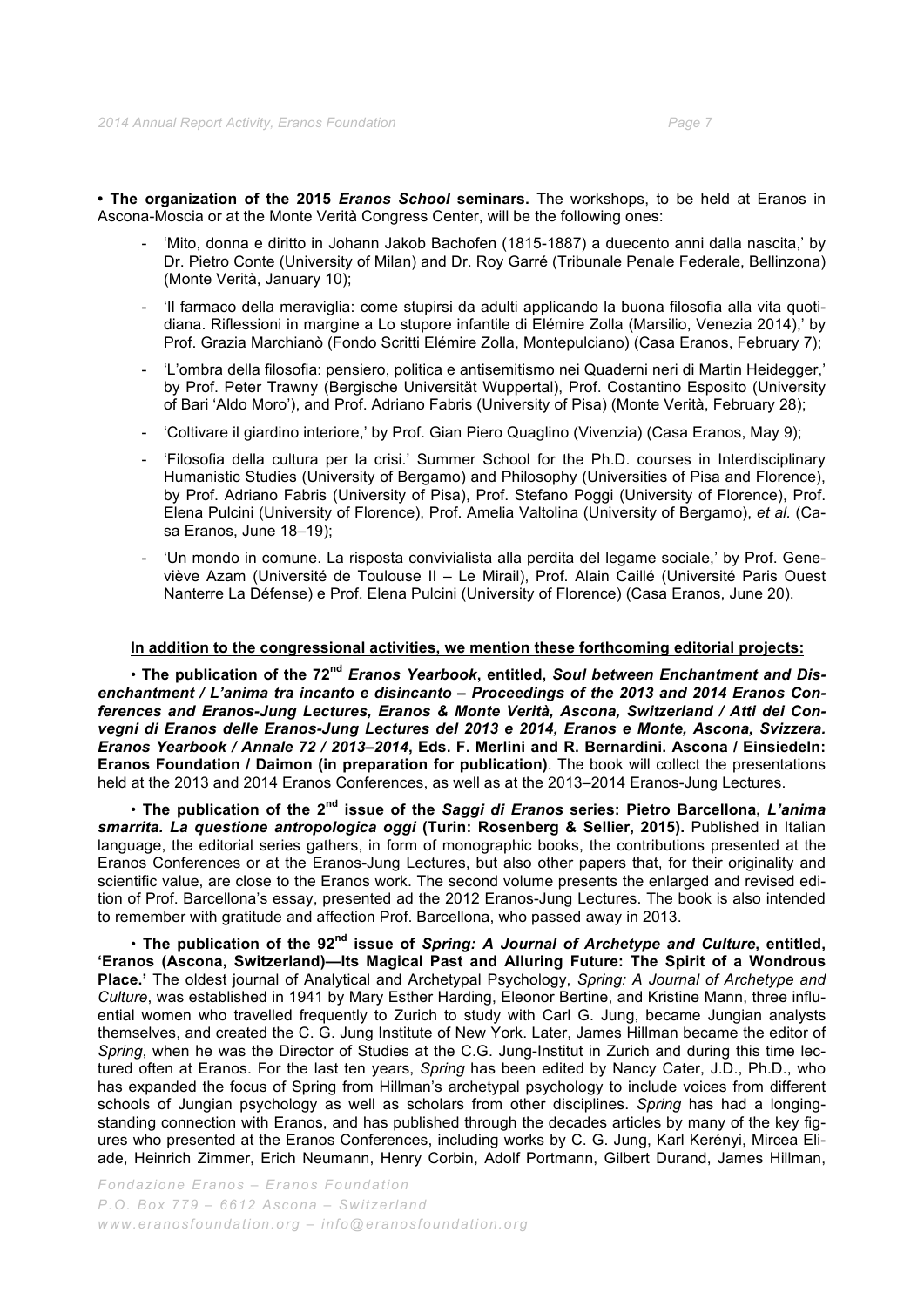Rudolf Ritsema, David L. Miller, and Wolfgang Giegerich. The 92<sup>nd</sup> issue, edited by Nancy Cater and Riccardo Bernardini, collects contributions by Stephen Aizenstat, Sigurd von Boletzky, Michel Cazenave, Hans Thomas Hakl, Moshe Idel, HRH Princess Irene of the Netherlands, Romano Màdera, Grazia Marchianò, Fabio Merlini, David L. Miller, Bernardo Nante, Gian Piero Quaglino, Augusto Shantena Sabbadini, and Antonio Vitolo. The books also include some historical writings by Henry Corbin, Mircea Eliade, C. G. Jung, Adolf Portmann, and Rudolf Ritsema, as well as an unpublished writing by the Eranos' founder, Mrs. Olga Fröbe-Kapteyn. The volumes displays more than 50 (mostly unpublished) photographs belonging to the Eranos Archives.

• **Carl Gustav Jung,** *The Solar Myths and Opicinus de Canistris. Notes of the Seminar given at Eranos in 1943***, Eds. R. Bernardini, G.P. Quaglino e A. Romano. Prefaces by Thomas Fisher (Foundation of the Works of C. G. Jung) and Fabio Merlini (Eranos Foundation). With a Contribution by Nomi Kluger-Nash (Einsiedeln: Daimon Verlag, 2015)**. The book represents the English edition of the Italian one, which appeared in 2014.

#### **In addition to the congressional and editorial activities, we mention the further cultural projects:**

• *The Great Mother* **Exhibition. Royal Palace, Milan, Italy, August 26–November 15, 2015.** 'The Great Mother' exhibition (Royal Palace of Milan, August 26–November 15, 2015) is curated by Massimiliano Gioni and is promoted by the Cultural Office of the City of Milan. It is conceived and produced by the Fondazione Nicola Trussardi in partnership with Palazzo Reale for 'EXPO in Città 2015.' Through the work of more than a hundred international artists, the exhibition analyzes the iconography of motherhood in the art and visual culture of the twentieth- and twenty-first centuries, from early avant-garde movements to the present. Whether as a symbol of creativity or as a metaphor for art itself, the archetype of the mother has been a central figure in the history of art, from the Venuses of the Stone Age to the 'bad girls' of the postfeminist era and through centuries of religious works depicting innumerable maternity scenes. The more familiar version of 'Mamma' has also become a stereotype closely tied to the image of Italy. In undertaking an analysis of the representation of motherhood, the exhibition traces a history of women's empowerment, chronicling gender struggles, sexual politics, and clashes between tradition and emancipation. The Eranos Foundation will lend 12 artworks by Mrs. Olga Fröbe-Kapteyn, which will be included in the exhibition.

• *The Jung-Neumann Letters Conference***. Kibbutz Shefayim, Tel Aviv, Israel, April 24–26, 2015**. The long awaited publication of the correspondence between C. G. Jung and Erich Neumann promises to be a landmark event in the history of analytical psychology. *The Jung-Neumann Letters*, edited and introduced by Philemon scholar Dr. Martin Liebscher, is due to be published by Princeton University Press in their Philemon Series (Spring 2015). To mark this important event, an international conference will be held, jointly sponsored by The Foundation for the Works of C. G. Jung, the Neumann Estate, the Philemon Foundation, the International Association of Analytical Psychology, and the Israel Institute of Jungian Psychology. On behalf of the Eranos Foundation, Dr. Riccardo Bernardini will present a lecture at the Conference, entitled, 'Neumann at Eranos.'

• *Encounters, Traditions, Developments: Analysis at the Cultural Crossroads. Third European Conference of Analytical Psychology***. Savoia Excelsior Palace, Trieste, Italy, August 27–30, 2015**. Following the success of the first two European conferences in Vilnius and St. Petersburg, the third conference of the International Association for Analytical Psychology (IAAP) will be held in Trieste. The Conference will consider the influence of culture on analysis today and its effects on patients, professionals, social groups, and organizations. The Conference will include a panel entitled, 'Eranos and the European Spirit,' with contributions by Prof. Romano Màdera (University of Milan-Bicocca / IAAP / AIPA) and Prof. Antonio Vitolo (IAAP / AIPA). On behalf of the Eranos Foundation, Dr. Riccardo Bernardini will present a lecture entitled, 'Eranos: A Wide-Angle Lens.'

• *Post-graduate course in 'Symbolic Cultures' at the University of Milan-Bicocca***. Villa Forno, Cinisello Balsamo (Milan), October 2–3, 2015**. The Eranos Foundation is a partner institution of the post-graduate course in 'Symbolic Cultures' at the University of Milan-Bicocca, promoted by Prof. Paolo